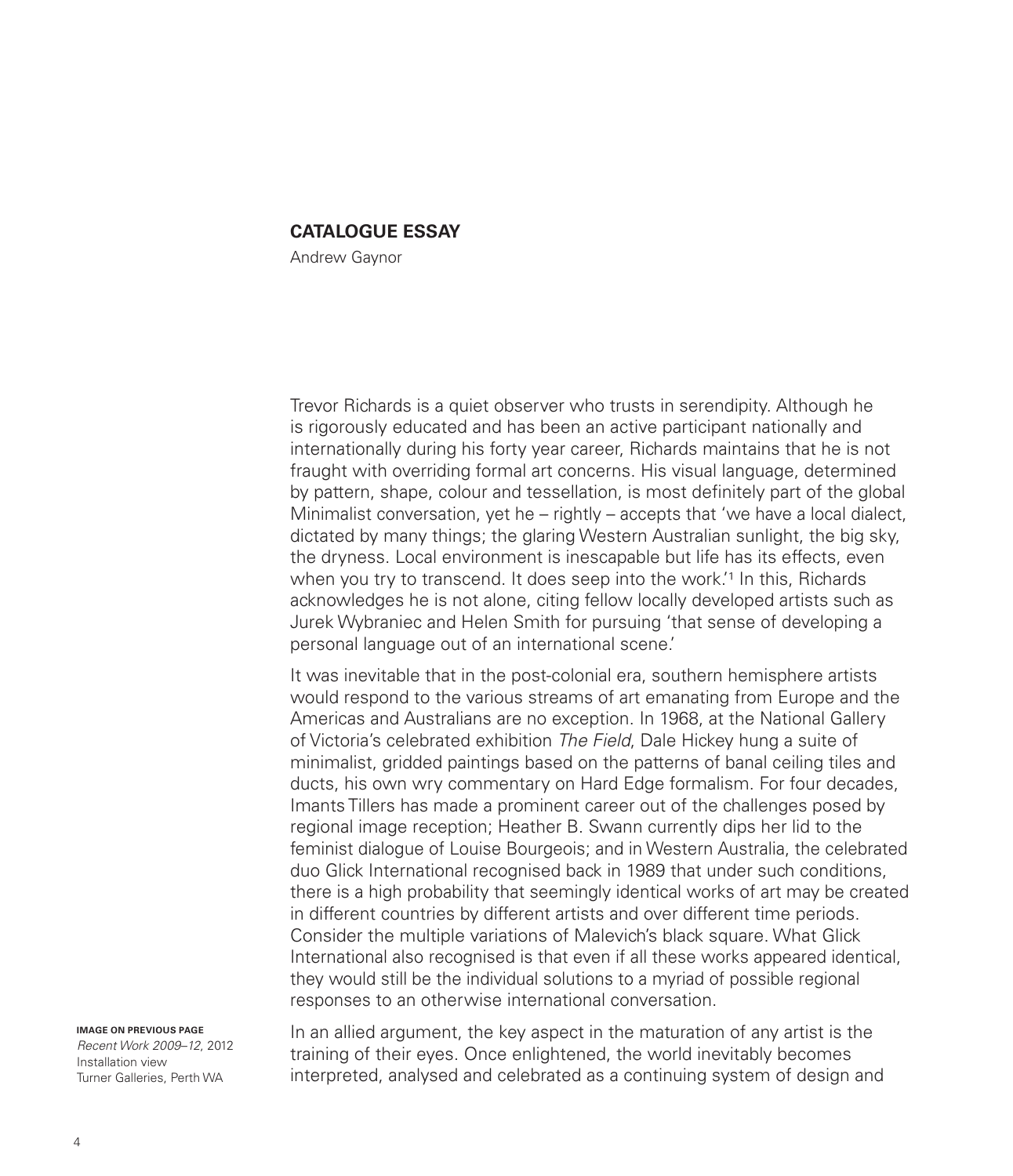

The terrazzo floors in Trevor Richards and Mary Burns' Fremantle home.

- 1 Conversation with the artist, 30.11.16. All subsequent quotes from the same source, unless noted otherwise.
- 2 Trevor Richards, 'Notes for In passing', 2014
- 3 Trevor Richards, 'Notes on the Salt Shed works', 28 November 2016.
- 4 Amanda M Burden, quoted in: David W. Dunlop, 'A Building That Resembles What It Stores: Salt for New York City's Roads', Building Blocks, New York, 16 September 2015.

order, light and shade, possibility and impossibility, colour and shape, rationality and the absurd – the choices are endless. For Richards, pattern is his dominant inspiration, not simply as a decorative device (though much of his output is indeed decorative), but as indicative of interconnected systems 'grounded in repetition, at first tiresome to the mind but then fascinating as the rhythm takes hold.'2 Writers who have visited Richards' house – a 1960s former home-showroom for a terrazzo marble supplier – inevitably comment on the dazzling floor patterns to be found within, and whilst they are indeed an unavoidable inspirational force, Richards actually finds stimuli wherever he looks. From floors to shop displays, vinyl records and Frisbees, light fittings to side tables, everything is grist to his mill and a potential template. Memorable past examples of such visual excursions include his extensive series based on circular forms from the mid-1990s to 2008; reconfigured chairs, floor fans and clocks from the early 2000s; op-shop veneer table tops heightened by solid colours in each corner (*BYOG tables* 2003); a matrix of black and white paintings inspired by a visit to the Cathédrale Notre-Dame d'Amiens in the town of Amiens north of Paris in 2013; and more recently, the sequence of augmented acrylic neon light diffusers discovered by the side of the road (*Lightwork* 2015) that he exhibited at the Art Gallery of Western Australia (AGWA) alongside Wybraniec and Alex Spremberg.

A further serendipitous encounter was caused by a startling new building which has recently emerged from the banks of New York's Hudson River. Richards' chanced upon it whilst strolling during a visit to the city in 2015, the year of its completion. The new building is a storage shed for the salt supplies necessary for clearing snow from the winter streets and in a simple yet remarkable design twist, it is shaped like a salt crystal. Richards found himself fascinated by the Salt Shed's faceted 21-metre high profile, the 'brutal yet beautiful cubist concrete structure of its outer surface. It provided me with a new way of approaching making works where form and space could operate independently and in concert.'3 Designed and built as a 'singular sculptural object' by Dattner Architects<sup>4</sup>, it is not surprising the shed caught the Richards' eye. It also triggered a series of responses related to his own aesthetic interventions that have occurred both in and on buildings.

Many of these interventions were public building projects executed under the collective banner of the Australian Centre for Concrete Art (AC4CA), and Richards has recently undertaken other major commissions such as six interior walls and one large stairwell for the Fiona Stanley Hospital in the Perth suburb of Murdoch. The ability to extend his painterly ideas from the intimate to the grand informs his ongoing practice conceptually but also technically. For the large walls, tape is used to mask out the colour zones and Richards has also done this previously with his smaller canvases. However, in his domestic-scaled works inspired by the Salt Shed, tape has been abandoned and the outlines are now hand drawn, painted up to the line. His choice of colour has also altered. Richards is usually known for strictly adhering to his 'BYOG' palette ('very particular' tones of blue, yellow, orange, green) but suddenly found himself with litres of leftover paint from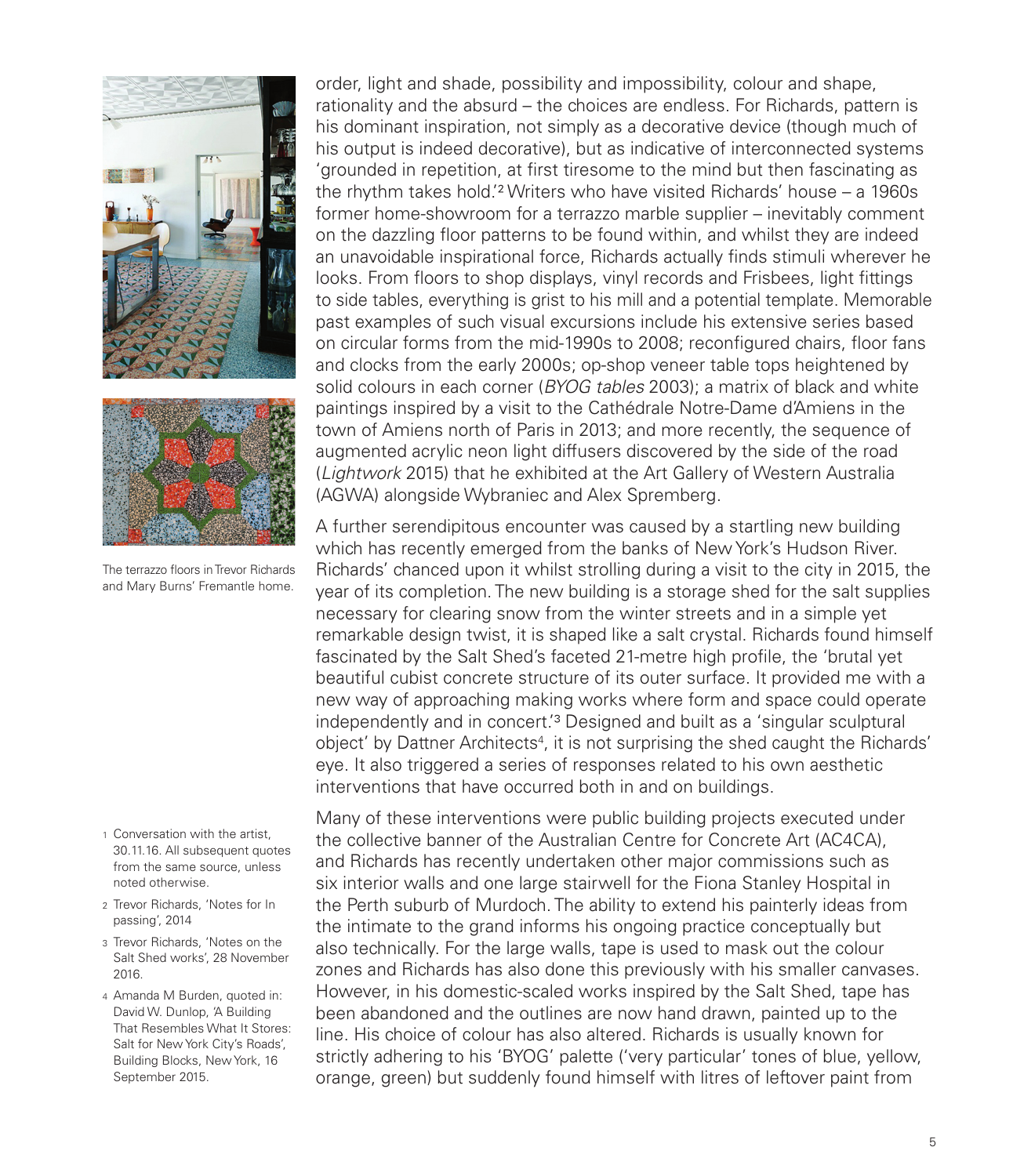the hospital project. Always open to new inspiration, these colours have now been included into Richards' repertoire but only as 'bit players in a film. Much more playful.' This loosening was part of the impetus that resulted in *Lightwork* at AGWA with its eighteen acrylic light covers activated by paint applied via large brushes, proof that for Richards, 'serendipity triggers whole series of works. A body of work comes out.' In this exhibition *Trevor Richards: The Salt Shed Series* the results vibrate with patterned, chromatic intensity.

In his *Sketch* series, aspects of Richards' methodology are laid bare. Cropped sections of the Salt Shed's façade have already been reduced to angled shapes, predominantly triangular with the occasional quadrilateral. The paint surface is relatively coarse, mimicking the rubbed concrete surface of the building itself. It is at this stage that colour sequences are also tested by Richards before the final selection is chosen. Even so, these transitory works retain a certain semblance to Monet's passage of time, weather and shadow depicted with his haystacks and River Thames. The arrangement by Richards of these series into modules of four amplifies this consideration as do the various colour choices, from his original BYOG palette (*Sketch I*) through grey monochromatic (*Sketch 2*) and on to the pure blue treatise of *Sketch 4*. It is like observing a day's progress through contemplation of one piece of ever-changing architecture noting the tonal variations as clouds pass over the sun.

In the larger paintings, the original impetus of the Salt Shed itself has now given way to, even been transcended by, the observations and aesthetic choices that Richards has retained through the process of actual painterly

**THE ORIGINAL IMPETUS OF THE SALT SHED ITSELF HAS NOW GIVEN WAY TO, EVEN BEEN TRANSCENDED BY, THE OBSERVATIONS AND AESTHETIC CHOICES THAT RICHARDS HAS RETAINED THROUGH THE PROCESS OF ACTUAL PAINTERLY PROCESS. AS HE SAYS, 'DISCOVERIES DISCOVER ME AS MUCH AS I DISCOVER THEM'.**

process ('discoveries discover me as much as I discover them.') In this, it is worth noting Richards' own process when creating the sixty-panel series *An Index of Possibilities* (2016): 'Most divisions in the panels originate from the corners and half way or quarter way on the side of the picture plane. What interests me is the activity that happens in the mind while looking at this arrangement, how this arrangement invites the viewer to make sense of the

individual elements, by looking from one to the other, looking for similarities, building a pattern internally.'5

Consider, for example, *Untitled 2 (Salt Shed)* and *Untitled 3 (Salt Shed)*. Both paintings have followed a similar progression to their companions but Richards has made the decision to attach extra triangular panels to each and by doing so, extends the precepts of formalist Hard Edge and Minimalist art making. In both these traditions (for 'traditional' is what they now are), a salient concept is that the resultant object is hermetic, sealed from allusionary or emotional interpretation. Yet in these larger Salt Shed paintings, and knowing the painterly source, it is difficult not to see these additional shapes as shadows or even porticos, meaning that a coherent 'real world' narrative is actually retained. For a 'pure' art theorist from the 1970s, such action is akin to heresy.